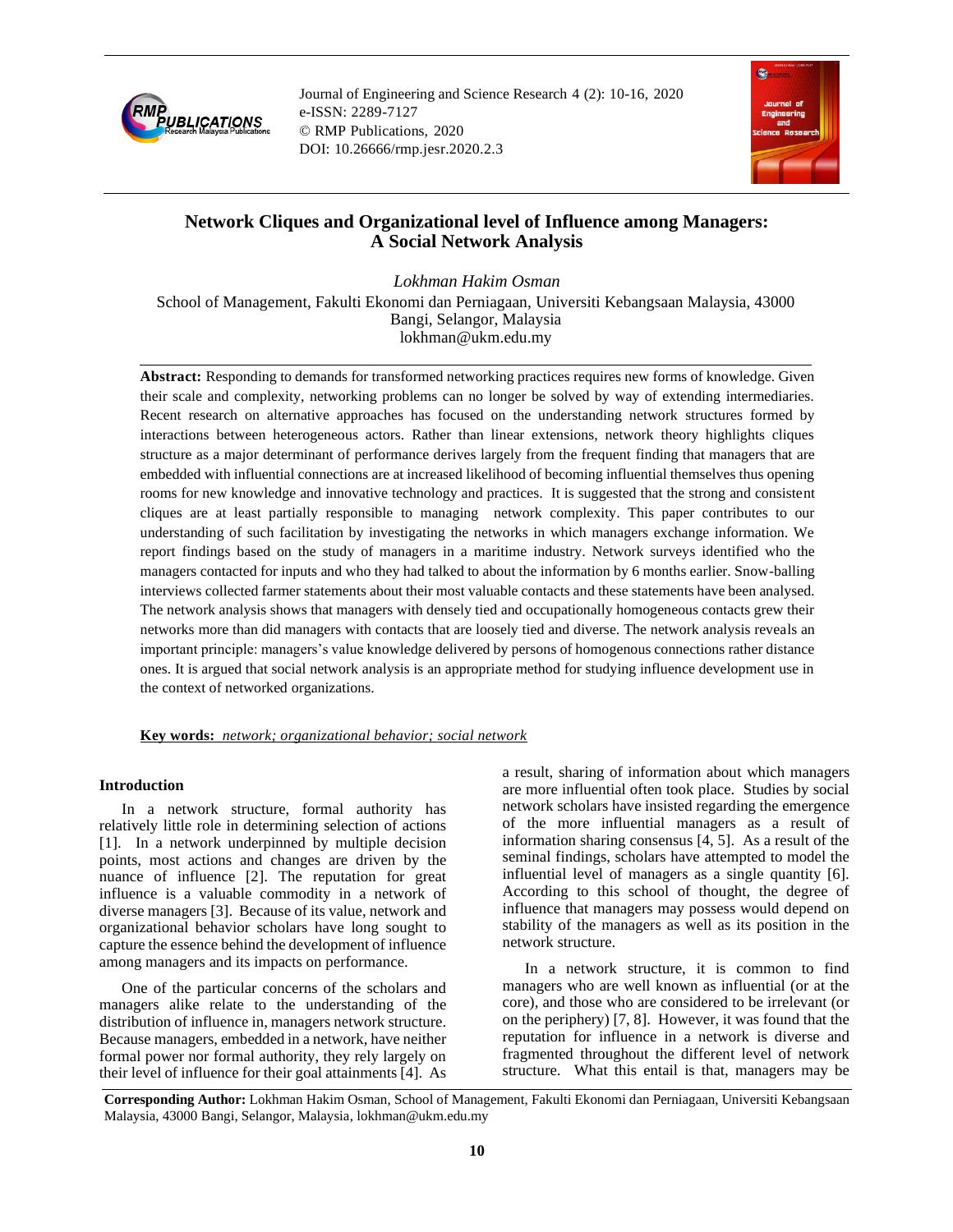considered to be influential in one sub-network structure, and a weaker level of influence in another. Is it possible to consider this variation in the network structure? Can the variation of managers' influence degree be assessed?

In this research we argue that the embeddedness of managers in clique structure is an important explanation for the differences in the level of influence. Managers evaluate and involve in selections of actions through their relations and communication for information, referral activities as well as contractual obligations [9]. As managers are involving or embedded in information sharing activities, its multiple roles and the resulting performance will be visible and shared to the other members of the network [10]. Evaluation and judgment of the managers' performance are shared among the managers resulting in the heighten managers' reputation in the network structure [11]. As a result, evaluating the different ways that managers may be connected or disconnected in a network structure may help to account for how managers evaluate and observe other managers degree of influence.

This research is based on network survey interview with managers of organizations in a maritime industry whom are aspired environmentally-conscious manufacturers and suppliers for the production of Rigid Hull Inflatable Boat (RHIB) in East of Malaysia. This research models the influence in the network structure as function of clique structure using the Social Network Analysis (SNA) approach. The findings of this study state that high level of influence in a network and subnetworks would depend on the type of relations and pattern of clique embeddedness of the managers in the network and sub-network structures. This research concludes by explaining the impact of the research findings upon the industry and by suggesting future research direction on network embeddedness and network dynamics.

#### **Literature Review**

#### *The Nature of Network Embeddedness*

Within a network structure, managers seek for inputs to determine which member of the network those exert influence over others in network decisions making. However, network complexity often sends mix signal creating uncertainty upon which managers actually exerts influence within the network structure.

The source of complexity in the network comes the diversity in attributes among the embedded managers [15]. Diversity is attributes among the embedded managers can be the results of individual capacity, size, geographical locations, resource, leadership's culture and operations [16-18]. Decisions and actions made in a network structure may not only be the results of good network relations but also the diverse attributes of the managers. Thus, even if an managers may seems to exert influence over a decision or actions within the network structure, it is difficult to ascertain that, it is, the fundamental reasons why such particular actions were taken. In such condition, organizations rely on the social capital to facilitate and protect their interests against unintended acts from other managers [25]. For example, opportunist action by an organization amid dealings with different organizations may result in the opportunistic organization picking up an awful notoriety as news on its corrupt actions. This action will certainly be imparted to different other organizations that are legitimately or by implication associated with the exploited organization. Therefore, the terrible notoriety of the organization may cost it to lose potential customers, as its guarantees and goals are presently seen with less trustworthiness by others. In this specific situation, influence works as the administration instrument in embedded relationship.

Because the reputation for influence spread in network structural voluntarily in network structure, some managers embedded in a network become already known as being more influential than others (Kwahk and Park 2016). For example, the Green Peace, EcoKnights and Grameen Bank are widely known to be influential sustainability proponents even by other organizations or individuals who are not a close observer of sustainability. Nevertheless, there are managers of a network who build their influence in a much smaller and close-knit of a network of relations. In a social network setting, the continuum of influence development from one end of close-knit relations to another of a universally known reputation is a commonly observed outcome of network embeddedness. Hence, is it fair to make claims that one manager is truly influential because it portrays possession of a high level of network reputation for influence while another managers is not because its degree of reputation for influence is low? The main concern is that, at times, reputation can be a misleading judgment of network embeddedness (Ozdemir, Moran, et al. 2016). This is because, an influential manager in a network structure can sometimes be easily identified, but at times, these influential managers may also be undetected (Woodall, Zhao, et al. 2017). Thus, at a minimum, there is loose connectivity between what is reputed as influential and the actual influence. As long as the loose connectivity persists, managers of the network will continue to make an inconclusive judgment about influence, based on the noise of reputation. This gap between the reputation for influence and actual influence of the embedded managers presents itself as a worthy subject of investigation.

#### *A Theory of Network Cliques and Influence*

A clique is a sub-set of a network in which the actors are more closely and intensely tied to one another than they are to other members of the network [32]. In this investigation, we argue that clique is seen as a subnetwork of relations over the formal network of relations that the organizations are embedded in. Its sub-network would incorporate relations, for example, kinship, and unselfish connections, advance trust, fine-grained data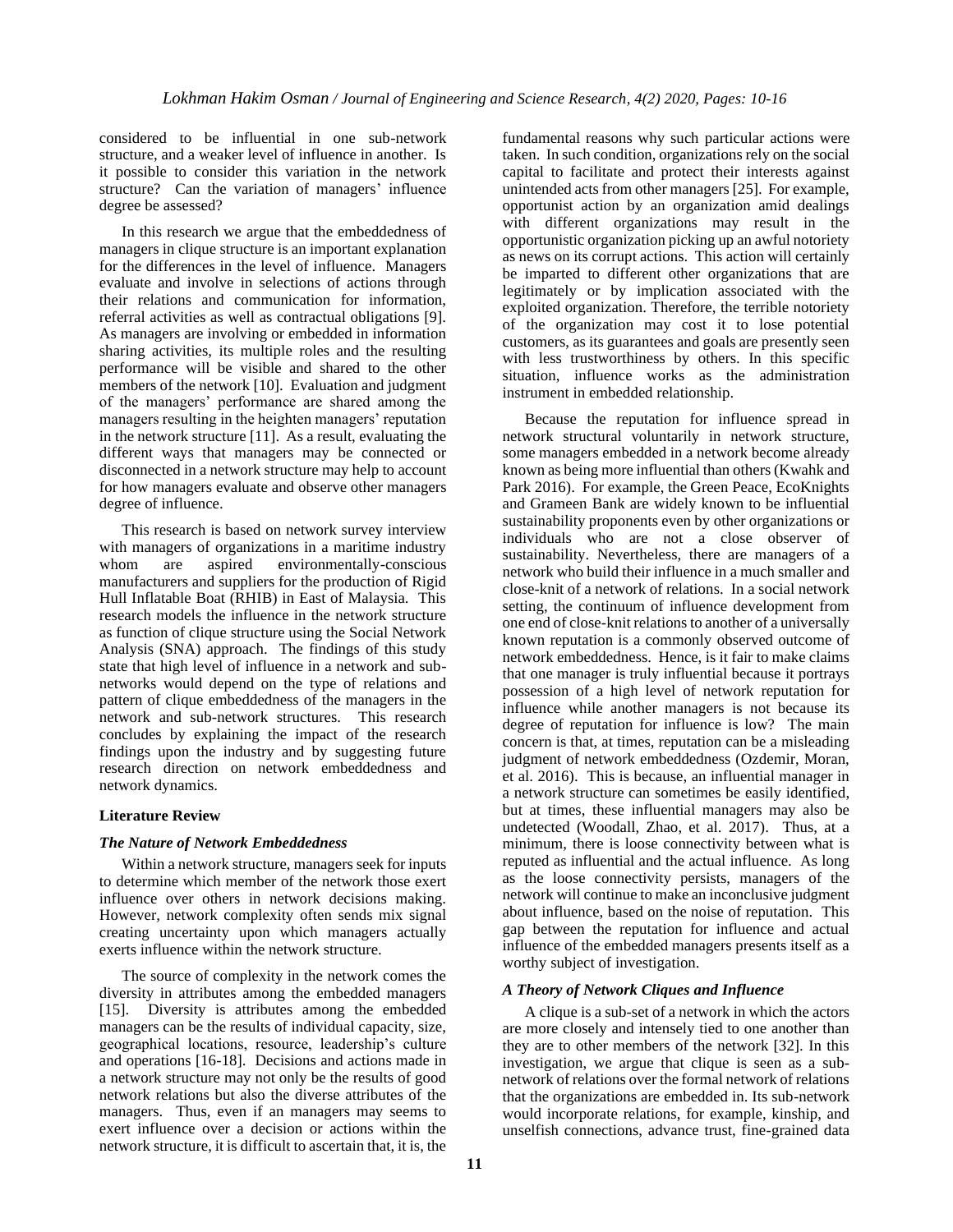exchange, and joint critical thinking action between accomplice organizations [5, 13, 25, 33, 34]. The principle debate of this research is that network members embedded in network, values cliques in a subnetwork as a key tool to remove the uncertainty of influence. Two premises form the basis of this debate. First, network members use cliques as guides to remove uncertainty in its decision making of which network member is more influential. This is because cliques members are more likely to pay attention to information obtained from the connected network members rather than the disconnected. Thus sub-network members are more likely to think of their cliques (directly and indirectly connected network members) as influential as that the isolates (disconnected network members).

Under normal network relations, long term commitment between firms or associations is manufactured to guarantee future responsibilities and participation. Instances of this formal network coordination incorporated between firm relations, include, contract ties and joint programs [7, 17, 36]. An essential norm for the network coordination between firm connection is the presence of a various leveled of cliques to deal with the administration of the network. In this article, we posit that clique members are less uncertain about the activities of the network, giving them a better estimate of the network member level of influence.

## *Clique as Alternative Explanation*

In order to determine the impact of network embeddednesss in shaping network member level of influence, it is also important to account for an alternative reason for how network members foresee influence. In this article we argue that an important alternative explanation is network cliques. A clique is a sub-set of a network in which the actors are more closely and intensely tied to one another than they are to other members of the network [32]. Network members who have more connections to different network members might be in better positions. Since they have numerous ties, they may have multiple approaches to fulfill needs, and henceforth are less subject to different people. Since they have numerous ties, they may approach, and have the capacity to approach a greater amount of the assets of the system. Because of the numerous ties, they are regularly become the middle man in trades among others, and can profit by these positions [37-42]. Thus, an exceptionally basic, yet frequently compelling proportion of a network member influence potential is their cliques.

In network, in the event that a network member receives numerous ties, they are regularly said to be prominent. That is, numerous network members try to make connections to them, and this may demonstrate their level of importance. Network members who have uncommonly high cliques overlap can trade with numerous others, or make numerous others mindful of their perspectives. Network members who show high cliques are frequently said to be highly influential. Thus, this study will test the hypothesis that as clique members think of a network member as influential the likelihood that the network members reputation influence increases as strength of the clique member ties with the other network members in the network relation increases.

## **Research Method**

The focus of this research is situated on cliques' network members' embeddedness in a network structure. As indicated by [32], standard analysis and investigation are not adroit at estimating relations. This is since typical measurable examination repudiates the presence of connections between firms in a network through its supposition of autonomy of perception. Be that as it may, the network approach, all the more explicitly the Social Network Analysis (SNA), centers around the relations between firms, as well as the relations and the ramifications of the connections.

Because of the above condition, the research sample for this investigation comprises of the all the organizations working in the upstream supply network of APMMHQ-1 identifying with the sustainable production and supply of parts and materials for the creation of Rigid Hull Inflatable Boat (RHIB) to the APMMHQ-1. In APMMHQ-1sustainabale production network, the RHIB is a little, quick specialty that got the most noteworthy interest from the market. Since its intense interest and high use adrift, there is a requirement for activities towards manageable structure and creation of the RHIB. In this manner, the upstream supply network for the RHIB item is a standout amongst the most dynamic network of firms in the APMMHQ-1 huge network.

The initial step of inter-organizational network investigation is to decide the number of inhabitants/network members in the examination to be overviewed. There are two inspecting units in this examination, to be specific: the organizations that embedded the APMMHQ-1 upstream supply network for the item RHIB and the ties or connection between them. The sampling frames for the organizations and for the connections between them are nested. In network studies, the method used to sample relations is part of the survey instrument.

In light of this finding, the reaction rate was 97.3 percent. Of the 37 firms drew closer, the researcher got returned reviews from 36 respondents. Broad followup systems added to the high level of reaction.

Albeit a few system specialists, for example, [35] supported the gathering of network information from the entire system populace, [22]expressed that a level of reaction of higher than 90 percent is adequate with the non-respondents to be incorporated into the examination as the confines.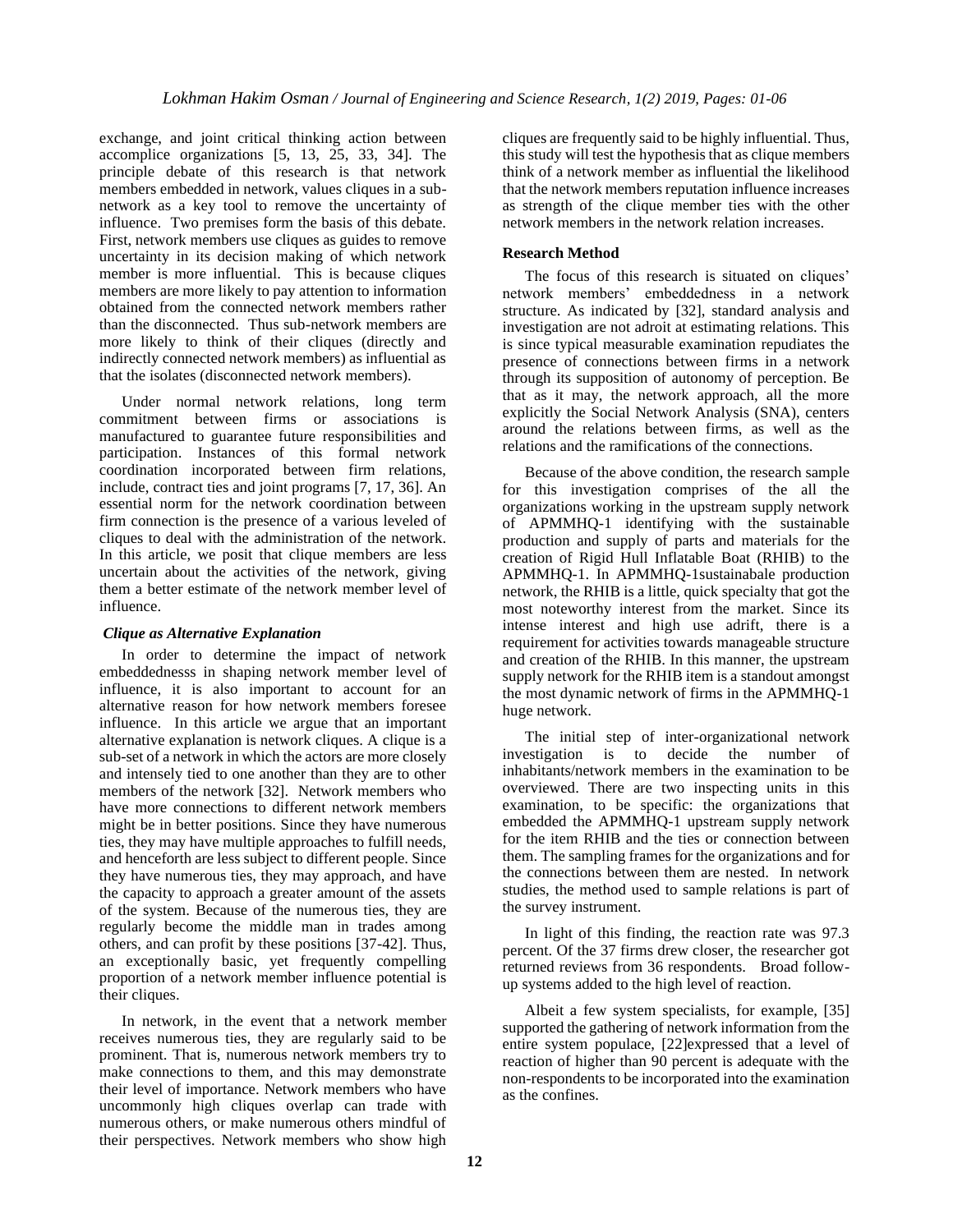## **Results and Discussions**

Using the network analysis program i.e. UCINET and the spring embedding algorithm, the following results were found regarding cliques and influence in network structure. Table 1 shows the dendogram of the cliques that exist in the network. It is the visual description of the connectivity of the managers through their respective cliques.



Fig. 1. Dendogram of cliques in the RHIB network Example of a figure caption.

Table 1 shows how "adjacent" each actor (row) is to each clique (column). Actor APMMHQ-1, for example, is adjacent to all of the members of RHIB network. On the other hand two network members i.e. MTUKCHG30 and MTUKBALU37 are not adjacent to any of the network member.

|                                                                                                                                                                                                              |                              |     |                             | 23            |
|--------------------------------------------------------------------------------------------------------------------------------------------------------------------------------------------------------------|------------------------------|-----|-----------------------------|---------------|
| NFTWORK MFMBFR<br>-----<br><br>-----<br>-----<br>$- - - - -$<br>-----<br>-----<br><br><br><br>.                                                                                                              |                              |     |                             |               |
| $\mathbf{1}$<br>$\mathbf{1}$<br>$\mathbf{1}$<br>APMMHQ-1<br>$\mathbf{1}$<br>1<br>1<br>1<br>1<br>1<br>1<br>1<br>$\mathbf{1}$<br>1<br>$\mathbf{1}$<br>1<br>$\mathbf{1}$<br>1<br>1<br>$\mathbf{1}$              | $\mathbf{1}$<br>$\mathbf{1}$ |     | 1                           | $\mathbf{1}$  |
| 0.833<br>MTUPJAYA-2<br>$\mathbf{1}$<br>$\mathbf{1}$<br>$\mathbf{1}$<br>0.333<br>0.667<br>0.667<br>0.667<br>0.429<br>0.429<br>0.429<br>0.667<br>0.4<br>0.5<br>0.667<br>$\mathbf{1}$<br>1<br>1<br>0.667        | 0.4                          | 0.4 | 0.333                       | 0.667         |
| MTURAWNG-3<br>0.333<br>0.5<br>0.667<br>0.5<br>$\mathbf{1}$<br>0.286<br>$0.333 \ 0.333$<br>0.25<br>0.4<br>$\mathbf{1}$<br>$\mathbf{1}$<br>$\mathbf{1}$<br>1<br>0.286<br>0.286<br>0.333<br>0.4<br>0.5          | 0.4                          | 0.4 | $0.333$ $0.667$             |               |
| WILUTA-4<br>0.333<br>0.5<br>1<br>0.667<br>0.5<br>0.667<br>0.333<br>0.333 0.333 0.333<br>0.167<br>$0.2$ 0.25 0.167<br>0.167<br>0.4<br>$\mathbf{1}$<br>1<br>1                                                  | 0.2                          | 0.2 | 0.167                       | 0.333         |
| DMI KAWI-5<br>0.25<br>0.75<br>0.333 0.25<br>$0.2$ 0.25 0.167 0.167<br>0.167<br>0.2<br>1<br>0.667<br>0.667 0.667<br>0.667<br>1<br>1<br>1<br>0.167                                                             | 0.2                          | 0.2 | 0.167                       | 0.333         |
| DMPPINANG-6<br>0.2 0.333 0.25 0.667 0.333 0.333 0.333 0.333<br>$0.167$ 0.25 0.75<br>$\mathbf{1}$<br>1<br>1<br>0.167<br>$0.2$ 0.25 0.167 0.167                                                                | 0.2                          |     | $0.2$ 0.167 0.333           |               |
| 0.2 0.333 0.25 0.667 0.333 0.333 0.333 0.333<br>$0.2$ 0.25 0.167 0.167<br>DMLUMUT-7<br>$0.167$ 0.25 0.75<br>0.167<br>$\mathbf{1}$<br>1<br>1                                                                  | 0.2                          |     | $0.2$ 0.167 0.333           |               |
| PMKKEDAH-8<br>0.333<br>0.5<br>1<br>0.667<br>0.5<br>0.667 0.333 0.333 0.333 0.333<br>1<br>1<br>1<br>0.167<br>$0.2$ 0.25 0.167 0.167<br>0.4                                                                    | 0.2                          | 0.2 | 0.167 0.333                 |               |
| PMKKURAU-9<br>0.333 0.25 0.667 0.333 0.333 0.333 0.333<br>$\mathbf{1}$<br>0.857<br>0.857<br>0.167<br>$0.167$ 0.25 0.75<br>0.2<br>$0.2$ 0.25 0.167 0.167                                                      | 0.2                          | 0.2 |                             | 0.167 0.333   |
| PMKPERLIS-10<br>$0.167$ $0.25$ $0.75$<br>0.2<br>0.333 0.25 0.667 0.333 0.333 0.333 0.333 0.857<br>0.857 0.167<br>$0.2$ 0.25 0.167 0.167<br>1                                                                 | 0.2                          | 0.2 | 0.167 0.333                 |               |
| MTUPINANG-11<br>$0.167$ 0.25 0.75<br>$0.2$   0.333   0.25   0.667   0.333   0.333   0.333   0.333   0.857   0.857<br>$0.2$ 0.25 0.167 0.167<br>1<br>0.167                                                    | 0.2                          |     | $0.2$ 0.167 0.333           |               |
| WILSEL-12<br>$0.6$ 0.667 0.75 0.667<br>0.667 0.667 0.667 0.143 0.143 0.143<br>$\mathbf{1}$<br>1<br>0.5<br>1<br>1<br>1<br>$\mathbf{1}$<br>0.333<br>$\mathbf{1}$                                               | 0.2                          |     | $0.2 \mid 0.167 \mid 0.333$ |               |
| 0.833<br>DMIBARU-13<br>0.667<br>0.5<br>0.25<br>0.2 0.333 0.25 0.333 0.667 0.333 0.333 0.333 0.143 0.143 0.143<br>$\mathbf{1}$<br>$\mathbf{1}$<br>$\mathbf{1}$<br>0.167                                       | 0.2                          |     | $0.2 \quad 0.167$           | 0.333         |
| DMPKLNG-14<br>0.5<br>0.2<br>0.333 0.25 0.333 0.667 0.333 0.333 0.333 0.143 0.143 0.143<br>0.75<br>0.5<br>0.167<br>0.333<br>0.25<br>0.667<br>1                                                                | 0.2                          |     | $0.2$ 0.167 0.333           |               |
| 0.5<br>0.333 0.25 0.333 0.667 0.333 0.333 0.333 0.143 0.143 0.143<br>0.75<br>DMKLGGI-15<br>0.833<br>0.25<br>0.2<br>1<br>1<br>0.167<br>1                                                                      | 0.2                          | 0.2 | 0.167                       | 0.333         |
| DMSDILI-16<br>0.2 0.333 0.25 0.333 0.667 0.333 0.333 0.333 0.143 0.143 0.143<br>0.333<br>0.333<br>0.5<br>0.25<br>0.5<br>0.6<br>1<br>0.167                                                                    | 0.2                          |     | $0.2 \quad 0.167$           | 0.333         |
| PMMRSNG-17<br>0.75<br>$0.4 \quad 0.667$<br>0.5<br>0.333 0.667 0.333 0.333 0.333 0.143 0.143 0.143<br>$0.8$ 0.75<br>0.167<br>0.5<br>$\mathbf{1}$<br>1<br>$\mathbf{1}$                                         | 0.2                          |     | $0.2$ 0.167 0.333           |               |
| 0.5<br>0.333 0.667 0.333 0.333 0.333 0.143 0.143 0.143<br>PMBPAHAT-18<br>1<br>0.75<br>0.5<br>0.667<br>1<br>0.8<br>0.75<br>1<br>0.167<br>0.4                                                                  | 0.2                          |     | $0.2$ 0.167 0.333           |               |
| MTUJB-19<br>0.75<br>0.5<br>0.4<br>0.667<br>0.5<br>0.333 0.667 0.333 0.333 0.333 0.143 0.143 0.143 0.833<br>0.6<br>0.5<br>$\mathbf{1}$<br>0.167<br>1                                                          | 0.2                          |     | $0.2$ 0.167 0.333           |               |
| WIITIM-20<br>0.5<br>$\mathbf{1}$<br>0.5<br>0.333 0.667 0.667 0.333 0.667 0.143 0.143 0.143 0.333<br>0.333<br>1<br>0.667<br>1<br>0.4<br>0.5<br>1                                                              | 0.2                          |     | $0.2$ 0.333 0.667           |               |
| 0.5<br>DMKNTAN-21<br>0.167<br>0.25<br>0.8<br>0.333<br>0.5<br>0.333 0.333 0.667 0.333 0.333 0.143 0.143 0.143 0.167<br>$0.2$ 0.25 0.167<br>$\mathbf{1}$                                                       | 0.2                          |     | $0.2$ 0.167 0.333           |               |
| 0.5<br>0.5<br>0.333 0.333 0.667 0.333 0.333 0.143 0.143 0.143 0.167<br>DMKGANU-22<br>0.167<br>0.25<br>$0.8 \quad 0.333$<br>$0.2$ 0.25 0.167<br>$\mathbf{1}$                                                  | 0.2                          |     | $0.2$ 0.167 0.333           |               |
| 0.333 0.75<br>0.667 0.75 0.333 0.333 0.667 0.333 0.333 0.143 0.143 0.143 0.167<br>DMTBALI-23<br>0.5<br>1<br>$0.2$ 0.25 0.167<br>1                                                                            | 0.2                          |     | $0.2$ 0.167 0.333           |               |
| MTUKTAN-24<br>0.333 0.75<br>0.5<br>0.75 0.667 0.667<br>0.667 0.667 0.143 0.143 0.143 0.167<br>$0.2$ 0.25 0.167<br>$\mathbf{1}$<br>1<br>0.667<br>1                                                            | 0.2                          |     | $0.2 \quad 0.167$           | 0.333         |
| WILSAR-25<br>0.333 0.333 0.333 0.667 0.333 0.143 0.143 0.143 0.167<br>0.167<br>0.25<br>0.25<br>0.2<br>0.25<br>$0.2$ 0.25 0.167<br>0.167<br>0.667                                                             | 1                            | 0.8 | 0.167                       | 0.333         |
| DMKCHNG-26<br>0.333<br>0.5<br>0.5<br>0.4<br>0.5<br>0.667 0.667 0.667<br>0.667 0.143 0.143 0.143 0.167<br>$0.2$ 0.25 0.167<br>1<br>1<br>0.167                                                                 | $\mathbf{1}$                 | 1   | 0.167                       | 0.333         |
| DMBTULU-27<br>$0.167$ 0.25 0.25<br>$0.2 \, 0.667$<br>0.25 0.333 0.333 0.333 0.667 0.333 0.143 0.143 0.143 0.167<br>$0.2$ 0.25 0.167 0.167                                                                    | $\mathbf{1}$                 | 1   |                             | $0.167$ 0.333 |
| DMMIRI-28<br>$0.25$ 0.25<br>0.2<br>0.25 0.333 0.333 0.333 0.667 0.333 0.143 0.143 0.143 0.167<br>$0.2$ 0.25 0.167<br>0.167<br>0.667<br>0.167                                                                 | $\mathbf{1}$<br>1            |     |                             | $0.167$ 0.333 |
| PMTMANIS-29<br>0.25<br>0.25<br>0.2<br>0.667<br>0.25<br>$0.333$ $0.333$ $0.333$ $0.667$<br>$0.333$ $0.143$ $0.143$ $0.143$ $0.167$<br>0.2<br>$0.25$ 0.167<br>0.167<br>0.167                                   | 0.8<br>1                     |     | 0.167                       | 0.333         |
| MTUKCHG-30<br>0<br>0<br>0<br>$\Omega$<br>0<br>0<br>$\mathbf 0$<br>$\Omega$<br>0<br>0<br>0<br>0<br>$\Omega$<br>0<br>0<br>0<br>O<br>$\Omega$<br>0                                                              | $\Omega$<br>$\mathbf 0$      |     | 0                           | 0             |
| WILSAB-31<br>0.333 0.75<br>0.667<br>0.667<br>0.667 0.667 0.667<br>$\mathbf{1}$<br>$0.143$ 0.143 0.143 0.167<br>$0.2$ 0.25 0.167<br>0.5<br>0.6<br>1<br>0.333                                                  | 0.2                          | 0.2 | 1                           | $\mathbf{1}$  |
| DMLBUAN-32<br>$0.167$ 0.25<br>0.25<br>0.2<br>0.333<br>0.5<br>0.333 0.333 0.333 0.333 0.667 0.143 0.143 0.143 0.167<br>$0.2$ 0.25 0.167 0.167                                                                 | 0.2                          | 0.2 | 1                           | 0.667         |
| DMKBALU-33<br>0.25<br>0.2<br>0.333<br>0.5<br>0.333 0.333 0.333 0.333 0.667 0.143 0.143 0.143 0.167<br>0.2<br>0.167<br>0.25<br>$0.25$ 0.167<br>0.167                                                          | 0.2                          | 0.2 | $\mathbf{1}$                | 0.667         |
| 0.2<br>DMSDAKAN-34<br>$0.167$ 0.25 0.25<br>0.333<br>0.5<br>0.333 0.333 0.333 0.333 0.667 0.143 0.143 0.143 0.167<br>0.2<br>$0.25$ 0.167<br>0.167                                                             | 0.2                          | 0.2 | $\mathbf{1}$                | 0.667         |
| DMTAWAU-35<br>0.25<br>0.2<br>0.5<br>0.333 0.333 0.333 0.333 0.667 0.143 0.143 0.143 0.167<br>0.2<br>0.25<br>0.167<br>0.25<br>0.333<br>0.167<br>0.167                                                         | 0.2                          | 0.2 | 0.333                       | 1             |
| PMLDATU-36<br>0.25<br>0.25<br>$0.2 \mid 0.333$<br>0.5<br>0.333 0.333 0.333 0.333 0.667 0.143 0.143 0.143 0.167<br>0.2<br>0.25<br>0.167<br>0.167<br>0.167                                                     | 0.2                          | 0.2 | 1                           | 0.667         |
| MTUKBALU-37<br>$\Omega$<br>$\Omega$<br>0<br>$\Omega$<br>$\Omega$<br>$\Omega$<br>$\Omega$<br>0<br>$\Omega$<br>o<br>$\Omega$<br>$\Omega$<br>$\Omega$<br>$\Omega$<br>$\Omega$<br>$\Omega$<br>$\Omega$<br>o<br>n | 0<br>$\Omega$                |     | $\Omega$                    | $\Omega$      |

**Table 1. Actor-By-Actor Clique Co-Membership Matrix.**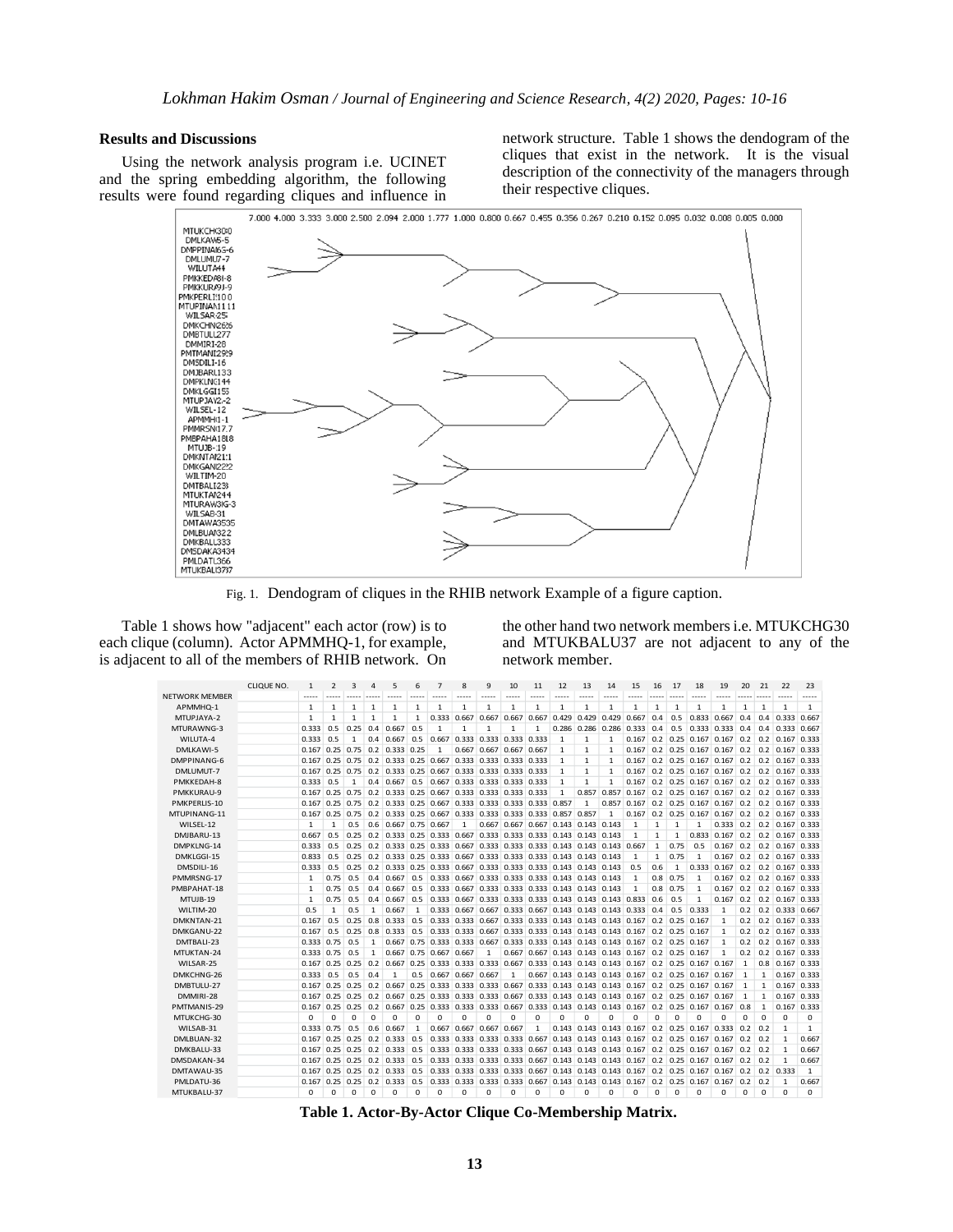One organization that is presence in all 23 cliques and connected to all the organization in all the 23 cliques is the APMMHQ1. This shows that. APMMHQ1 is considered important by the entire RHIB network. No other organizations in the RHIB network that posse such influence compare to APMMHQ1. The second most connected clique member is the MTUPJAYA2. MTUPJAYA2 is connected to all cliques members in 5 different cliques mainly clique number 7, 8, 9, 10 and 11. MTUPAYA2 is also connected in other 18 cliques' eventhough not to all the clique members.

create trust and responsiveness. NETWORK 1 2 3 4 5 6 7 8 9 10 11 12 13 14 15 16 17 18 19 20 21 22 23 24 25 26 27 28 29 30 31 32 33 34 35 36 37 MEMBER AP MT MT WI DM DM DM PM PM PM MT WI DM DM DM DM PM PM MT WI DM DM DM MT WI DM DM DM PM MT WI DM DM DM DM PM MT 1 APMMHQ-1 23 6 5 4 4 3 3 4 1 1 1 7 3 1 3 1 3 3 2 4 1 1 2 3 1 4 2 2 1 0 4 1 1 1 1 1 0 2 MTUPJAYA-2 6 6 0 1 0 0 0 1 0 0 0 2 0 0 0 0 1 1 1 3 0 0 1 1 0 1 0 0 0 0 1 0 0 0 0 0 0 3 MTURAWNG-3 5 0 5 0 1 0 0 0 0 0 0 1 0 0 0 0 0 0 0 0 0 0 0 1 0 1 0 0 0 0 1 0 0 0 0 0 0 4 WILUTA-4 4 1 0 4 3 3 3 4 1 1 1 0 0 0 0 0 0 0 0 0 0 0 0 0 0 0 0 0 0 0 0 0 0 0 0 0 0 5 DMLKAWI-5 4 0 1 3 4 3 3 3 1 1 1 0 0 0 0 0 0 0 0 0 0 0 0 0 0 0 0 0 0 0 0 0 0 0 0 0 0 6 DMPPINANG-6 3 0 0 3 3 3 3 3 1 1 1 0 0 0 0 0 0 0 0 0 0 0 0 0 0 0 0 0 0 0 0 0 0 0 0 0 0 7 DMLUMUT-7 3 0 0 3 3 3 3 3 1 1 1 0 0 0 0 0 0 0 0 0 0 0 0 0 0 0 0 0 0 0 0 0 0 0 0 0 0 8 PMKKEDAH-8 4 1 0 4 3 3 3 4 1 1 1 0 0 0 0 0 0 0 0 0 0 0 0 0 0 0 0 0 0 0 0 0 0 0 0 0 0 9 PMKKURAU-9 1 0 0 1 1 1 1 1 1 0 0 0 0 0 0 0 0 0 0 0 0 0 0 0 0 0 0 0 0 0 0 0 0 0 0 0 0 10 PMKPERLIS-10 1 0 0 1 1 1 1 1 0 1 0 0 0 0 0 0 0 0 0 0 0 0 0 0 0 0 0 0 0 0 0 0 0 0 0 0 0 11 MTUPINANG-11 1 0 0 1 1 1 1 1 0 0 1 0 0 0 0 0 0 0 0 0 0 0 0 0 0 0 0 0 0 0 0 0 0 0 0 0 0 12 WILSEL-12 7 2 1 0 0 0 0 0 0 0 0 7 3 1 3 1 3 3 2 1 0 0 0 0 0 0 0 0 0 0 0 0 0 0 0 0 0 13 DMJBARU-13 3 0 0 0 0 0 0 0 0 0 0 3 3 1 2 1 1 1 0 0 0 0 0 0 0 0 0 0 0 0 0 0 0 0 0 0 0 14 DMPKLNG-14 1 0 0 0 0 0 0 0 0 0 0 1 1 1 1 0 0 0 0 0 0 0 0 0 0 0 0 0 0 0 0 0 0 0 0 0 0 15 DMKLGGI-15 3 0 0 0 0 0 0 0 0 0 0 3 2 1 3 0 2 2 1 0 0 0 0 0 0 0 0 0 0 0 0 0 0 0 0 0 0 16 DMSDILI-16 1 0 0 0 0 0 0 0 0 0 0 1 1 0 0 1 0 0 0 0 0 0 0 0 0 0 0 0 0 0 0 0 0 0 0 0 0 17 PMMRSNG-17 3 1 0 0 0 0 0 0 0 0 0 3 1 0 2 0 3 3 2 0 0 0 0 0 0 0 0 0 0 0 0 0 0 0 0 0 0 18 PMBPAHAT-18 3 1 0 0 0 0 0 0 0 0 0 3 1 0 2 0 3 3 2 0 0 0 0 0 0 0 0 0 0 0 0 0 0 0 0 0 0 19 MTUJB-19 2 1 0 0 0 0 0 0 0 0 0 2 0 0 1 0 2 2 2 0 0 0 0 0 0 0 0 0 0 0 0 0 0 0 0 0 0 20 WILTIM-20 4 3 0 0 0 0 0 0 0 0 0 1 0 0 0 0 0 0 0 4 1 1 2 2 0 0 0 0 0 0 1 0 0 0 0 0 0 21 DMKNTAN-21 1 0 0 0 0 0 0 0 0 0 0 0 0 0 0 0 0 0 0 1 1 1 1 1 0 0 0 0 0 0 0 0 0 0 0 0 0 22 DMKGANU-22 1 0 0 0 0 0 0 0 0 0 0 0 0 0 0 0 0 0 0 1 1 1 1 1 0 0 0 0 0 0 0 0 0 0 0 0 0 23 DMTBALI-23 2 1 0 0 0 0 0 0 0 0 0 0 0 0 0 0 0 0 0 2 1 1 2 2 0 0 0 0 0 0 0 0 0 0 0 0 0 24 MTUKTAN-24 3 1 1 0 0 0 0 0 0 0 0 0 0 0 0 0 0 0 0 2 1 1 2 3 0 0 0 0 0 0 0 0 0 0 0 0 0 25 WILSAR-25 1 0 0 0 0 0 0 0 0 0 0 0 0 0 0 0 0 0 0 0 0 0 0 0 1 1 1 1 0 0 0 0 0 0 0 0 0 26 DMKCHNG-26 4 1 1 0 0 0 0 0 0 0 0 0 0 0 0 0 0 0 0 0 0 0 0 0 1 4 2 2 1 0 0 0 0 0 0 0 0 27 DMBTULU-27 2 0 0 0 0 0 0 0 0 0 0 0 0 0 0 0 0 0 0 0 0 0 0 0 1 2 2 2 1 0 0 0 0 0 0 0 0 28 DMMIRI-28 2 0 0 0 0 0 0 0 0 0 0 0 0 0 0 0 0 0 0 0 0 0 0 0 1 2 2 2 1 0 0 0 0 0 0 0 0 29 PMTMANIS-29 1 0 0 0 0 0 0 0 0 0 0 0 0 0 0 0 0 0 0 0 0 0 0 0 0 1 1 1 1 0 0 0 0 0 0 0 0 30 MTUKCHG-30 0 0 0 0 0 0 0 0 0 0 0 0 0 0 0 0 0 0 0 0 0 0 0 0 0 0 0 0 0 0 0 0 0 0 0 0 0 31 WILSAB-31 4 1 1 0 0 0 0 0 0 0 0 0 0 0 0 0 0 0 0 1 0 0 0 0 0 0 0 0 0 0 4 1 1 1 1 1 0 32 DMLBUAN-32 1 0 0 0 0 0 0 0 0 0 0 0 0 0 0 0 0 0 0 0 0 0 0 0 0 0 0 0 0 0 1 1 1 1 0 1 0 33 DMKBALU-33 1 0 0 0 0 0 0 0 0 0 0 0 0 0 0 0 0 0 0 0 0 0 0 0 0 0 0 0 0 0 1 1 1 1 0 1 0 34 DMSDAKAN-34 1 0 0 0 0 0 0 0 0 0 0 0 0 0 0 0 0 0 0 0 0 0 0 0 0 0 0 0 0 0 1 1 1 1 0 1 0 35 DMTAWAU-35 1 0 0 0 0 0 0 0 0 0 0 0 0 0 0 0 0 0 0 0 0 0 0 0 0 0 0 0 0 0 1 0 0 0 1 0 0 36 PMLDATU-36 1 0 0 0 0 0 0 0 0 0 0 0 0 0 0 0 0 0 0 0 0 0 0 0 0 0 0 0 0 0 1 1 1 1 0 1 0 37 MTUKBALU-37 0 0 0 0 0 0 0 0 0 0 0 0 0 0 0 0 0 0 0 0 0 0 0 0 0 0 0 0 0 0 0 0 0 0 0 0 0

Table 2 Clique Participation Scores: Prop. Of Clique Members That Each Node Is Adjacent To

The principle debate of this research is that network members embedded in multiplexity of networks and that the multiplexity creates overlapping connections that provide visibility of other network members' actions which impact the influence reputation of a network member. We are also interested in the extent to which these sub-structures overlap, and which actors are most "central" and most "isolated" from the cliques. We can examine these questions by looking at "co-membership" in as presented in in table 2. The first panel here shows how many cliques each pair of actors are both members of. It is immediately apparent that MTUKCHG30 and MTUKBALU 37 are the complete isolate, and that APMMHQ1 is the only organization that overlap with almost all other actors in at least one clique. We see that APMMHQ1 is "closest" in the sense of sharing membership in 23 cliques.

Consequently, these findings mean the existence of low-key yet highly influential network members in the network structure. This is because, even though network and –sub-network are different, it is essentially an overlapping network structure which creates different characteristics of organizations when attending to the matter of the network. Different characteristics of evaluation in the network and sub-netwokr resulted in different classification of network members. This is indicated by the different score of clique participation of

network members. Consequently, if an organization is evaluated as being loq in influential level in a network structure, one cannot claim the same evaluation result in<br>an sub-netwokr or cliques. Thus the managerial an sub-netwokr or cliques. contribution of this research lies in good management of network relationship. What this means is that, combining the results of the network statistical results and network structural measures indicate, it indicates that different network structure (based on degree of clique participation) create different powerful network members. What this also mean is that, in any one network relation, a heterogeneous network structure exist which consist of both formal and informal form. It begins with the formal structure which eventually creates its own sub-network of informal relations.

The existence of heterogeneous networks, provide new perspective in term of the management of networking and inter-firm relationship management. The heterogeneous structure may not be all bad. This study found that, despite the differences in the structure, the heterogeneous structure (formal and informal) is beneficial as it brings synergy of arm-length control and laisse-fare to the management of network relationship. The formal structure brought close-monitoring, heighten coordination and visibility; while the informal structure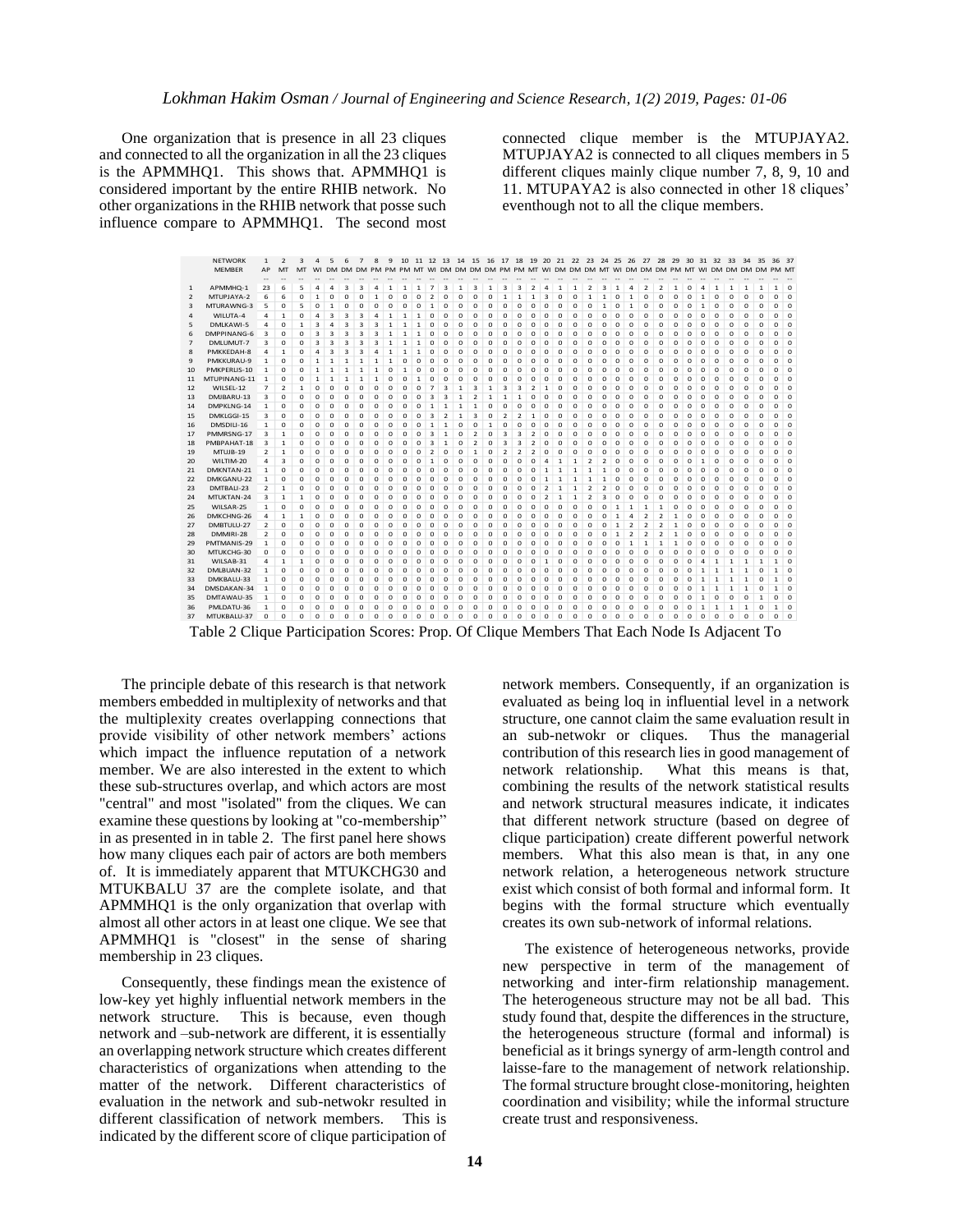Thus for an efficient management of network, this research propose a hybrid networking arrangement which combines arm-length control and laisse- fare techniques. This research suggests a mix of formal and informal coordination mechanisms in business arrangements in the context of supply networks. The hybrid form can be a new addition to the mode or form of organization in the context of inter-organization network relations. Theoritically, the outcomes of Social Network Analysis found in the exploratory network investigation with respect to the relationship of firm embeddedness and the convention or familiarity of the tie coordination component demonstrate an alternate position contrasted with the customary perspective of embeddedness theory. As the researcher mentioned is earlier segment, the customary point of view of the influence reputation in network relies upon the structural positions of network members' embeddeness (Uzzi 1996, Uzzi 1997). And yet, this study found that degree of influence is also related to the typed of sub-network relations and the intensity of the connections.

## **CONCLUSION**

In conclusion, while addressing research question of this study, the researcher found that, in interorganizational network relations, organization level of influence is dependent upon the type of network relations that it is embedded or involved in. Moreover, the network analysis indicates that the level of influence matters differently in the formal and informal networks structure. The implication of these discoveries is critical to the theory of embeddedness just as the management of network. In the first place, this examination adds to the theory of network embeddedness by affirming the actualities that sub-network exist and has impact upon the general network management. Through the use of exploratory network analysis the network embeddedness of firms in the network is identified with the idea of the sort of ties or firm connections that are being considered.

Furthermore, in a progressively formal type of firms' connections, the organizations are less involve in the network structure. All the more significantly, on the grounds that the meaning of embeddedness identifies with the level of involvement of firms in the network relationship, this research recommends that organizations are less active inside the network of formal binds contrasted with the informal firm relations. This may provide ground for judicious resource management for potential form of network commitment. Figuring out which association is progressively influential over another will help streamline the resources put into the network and keeping up great network connections. In sum, this research isn't without its constraints, in particular, requesting further empirical and exploratory undertaking. What this examination recommends is a network investigation that breakdown at least two network together and examinations the effect on firm execution.

#### *Acknowledgment*

This paper was funded from the research fund provided by Universiti Kebangsaan Malaysia under the grant title: EP-2017-033

## *References*

- [1] Marlow, C. Audience, structure and authority in the weblog community. in International Communication Association Conference. 2004.
- [2] Yi, X., et al. Persuasion driven influence analysis in online social networks. in 2016 International Joint Conference on Neural Networks (IJCNN). 2016. IEEE.
- [3] Johanson, J. and L.-G. Mattsson, Internationalisation in industrial systems—a network approach, in Knowledge, networks and power. 2015, Springer. p. 111-132.
- [4] van de Kaa, G., et al., Strategies in network industries: The importance of inter-organisational networks, complementary goods, and commitment. 2015. 27(1): p. 73-86.
- [5] Epskamp, S., et al., Personalized network modeling in psychopathology: The importance of contemporaneous and temporal connections. 2018. 6(3): p. 416-427.
- [6] Akaka, M.A., S.L. Vargo, and H.J.J.J.o.S.M. Schau, The context of experience. 2015. 26(2): p. 206-223.
- [7] Rombach, P., et al., Core-periphery structure in networks (revisited). 2017. 59(3): p. 619-646.
- [8] Zhang, X., T. Martin, and M.E.J.P.R.E. Newman, Identification of core-periphery structure in networks. 2015. 91(3): p. 032803.
- [9] Matinheikki, J., et al., Managing interorganizational networks for value creation in the front-end of projects. International Journal of Project Management, 2016. 34(7): p. 1226-1241.
- [10] Karoui, M., A. Dudezert, and D.E.J.T.J.o.S.I.S. Leidner, Strategies and symbolism in the adoption of organizational social networking systems. 2015. 24(1): p. 15-32.
- [11] Kwahk, K.-Y. and D.-H. Park, The effects of network sharing on knowledge-sharing activities and job performance in enterprise social media environments. Computers in Human Behavior, 2016. 55: p. 826-839.
- [12] Moore, C.B., et al., Project complexity and bonding social capital in network organizations. 2018. 43(6): p. 936-970.
- [13] Arena, M.J., M.J.P. Uhl-Bien, and Strategy, Complexity leadership theory: Shifting from human capital to social capital. 2016. 39(2): p. 22.
- [14] Bozarth, C.C., et al., The impact of supply chain complexity on manufacturing plant performance. 2009. 27(1): p. 78-93.